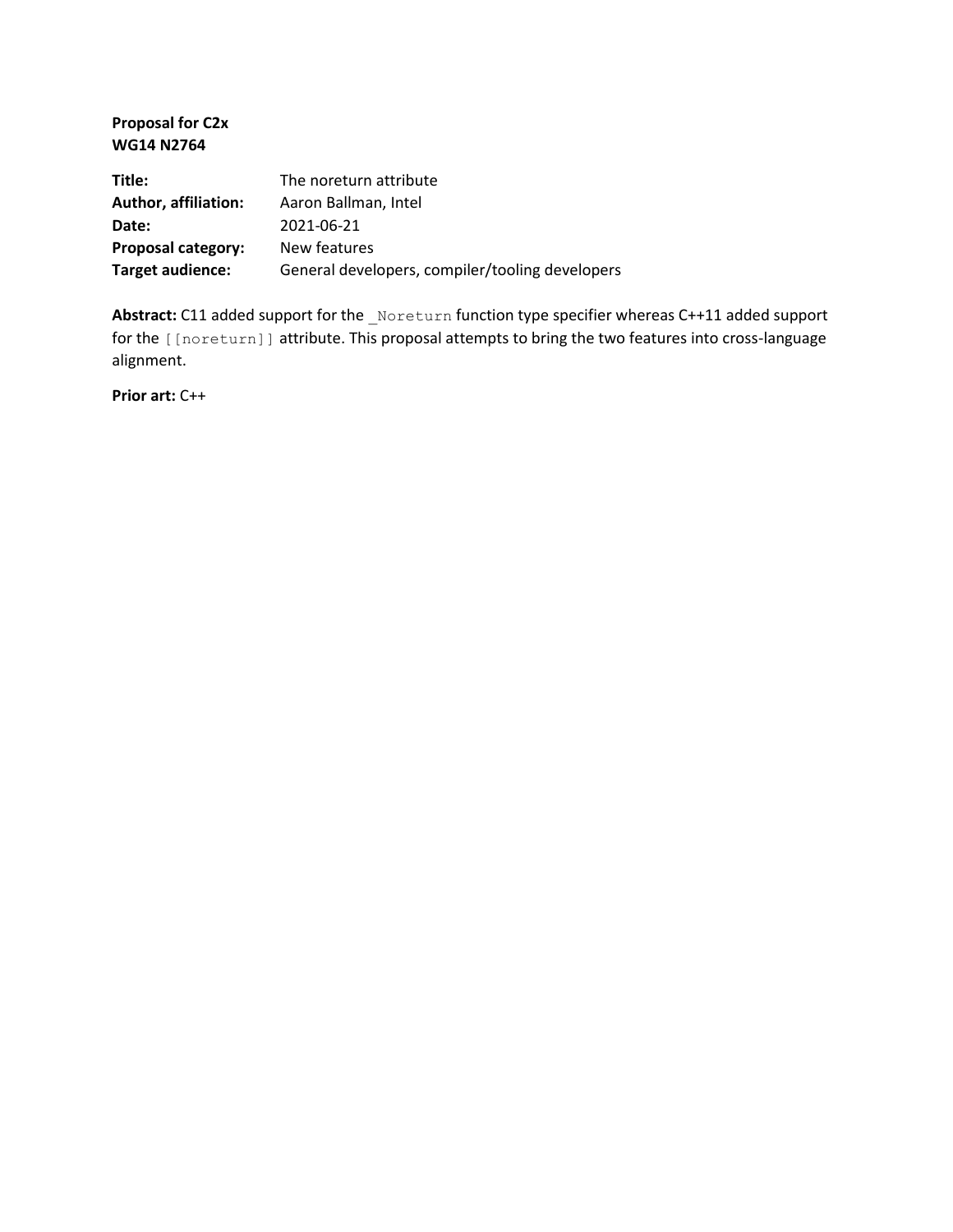# The noreturn attribute

Reply-to: Aaron Ballman (aaron@aaronballman.com) Document No: N2764 Date: 2021-06-21

# Summary of Changes

#### N2764

- Added a value for has c attribute.
- Support [[\_Noreturn]] in code including <stdnoreturn.h>.

#### N2700

• Proposes deprecating Noreturn and noreturn when adding [[noreturn]].

#### N2410

• Original proposal.

## Introduction

Some functions are defined to never return back to the caller. For instance, functions that terminate the program by calling abort () or  $Exit()$ , or functions that call long  $\gamma$  () to resume execution elsewhere. There are advantages to program readability and performance when the user is able to mark these functions as not returning. To support this case, C++11 adopted an attribute spelled [[noreturn]] in 2008 [WG21 N2761], while C11 adopted a function specifier spelled Noreturn to do the same in 2010 [N1478].

## Rationale

Now that C2x has support for attributes using the same syntax as C++ [N2269], the Noreturn function specifier may be a point of confusion for users, especially ones who write function declarations in a header file included in both a C and C++ translation unit. The Noreturn keyword will not be known to a C++ implementation and the [[noreturn]] attribute will not be known to a C implementation, despite the semantics of the concept being the same between languages.

## Proposal

This paper proposes adding a new attribute, spelled [[noreturn]] and deprecates use of Noreturn. N2410 attempted to specify Noreturn to be a predefined macro that expands to [[noreturn]] and change the definition of the noreturn macro <stdnoreturn.h> to do the same. However, because Noreturn is a function specifier, we cannot migrate user code in this way because the potential exists to break code. Consider the following conforming C17 declaration:

void Noreturn func(void);

If Noreturn (or the noreturn macro from <stdnoreturn.h>) were to expand to [[noreturn]] when written in this position, the declaration would become invalid because [[noreturn]] applies to function declarations but is written as applying to the void return type instead.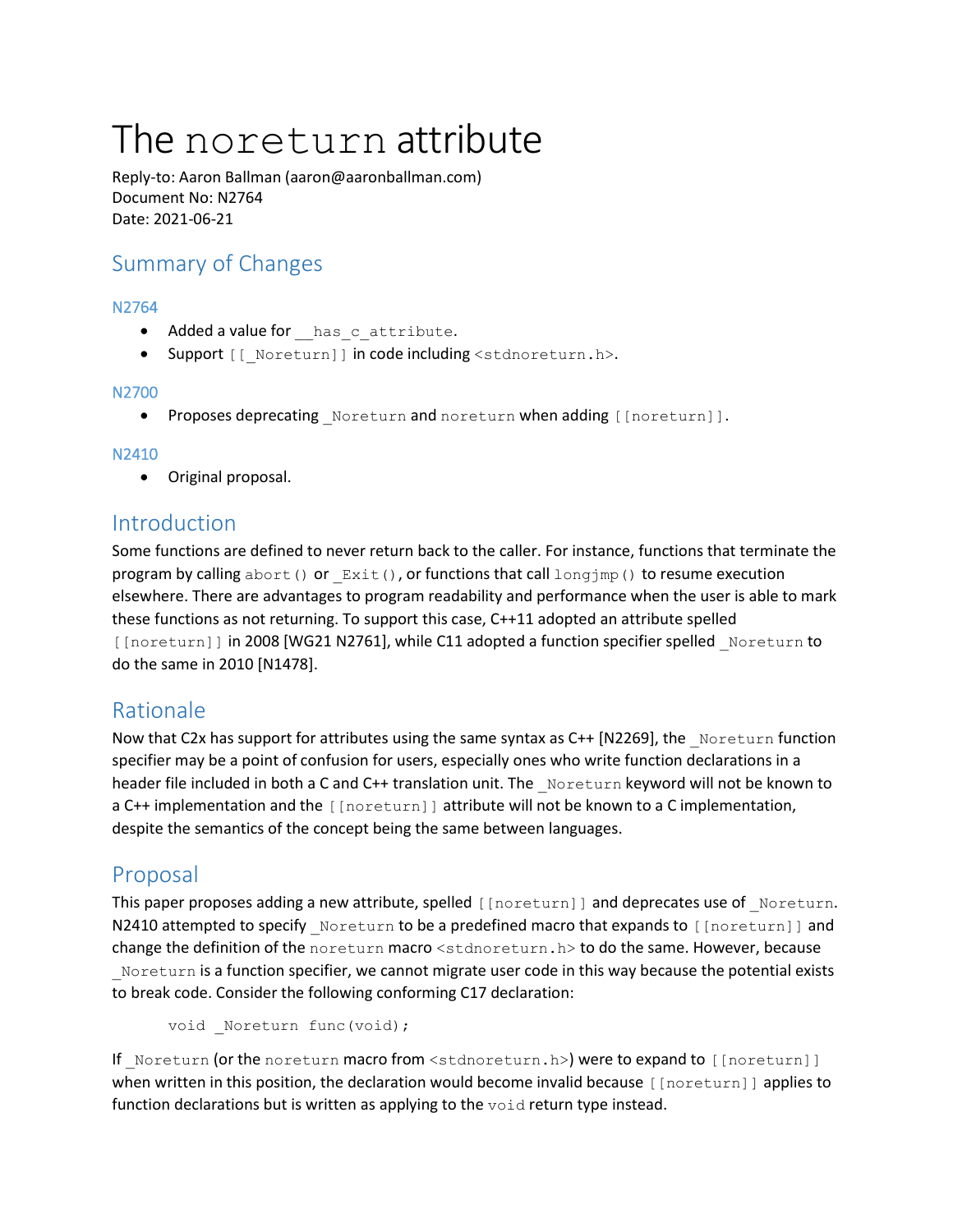## [[noreturn]]

This paper proposes adding a new attribute spelled [[noreturn]]. The [[noreturn]] attribute is used to specify that a function does not return execution to its caller. It has the same semantics as the current Noreturn function specifier in that it is undefined behavior to return from a function marked [[noreturn]], with the recommendation that implementations diagnose such a situation.

## \_Noreturn

The Noreturn function specifier keyword is being deprecated by this proposal.

### noreturn and <stdnoreturn.h>

The noreturn macro and <stdnoreturn.h> headers are being deprecated by this proposal. The noreturn macro continues to expand to Noreturn. To ease transition to newer language standards, [[ Noreturn]] is supported as an alias for [[noreturn]] so that a program using [[noreturn]] while including <stdnoreturn.h> will have the expected semantics. However, this is an obsolescent feature as it is only intended to be used for transition purposes. Once <stdnoreturn.h> is removed from the standard, the need for supporting [[ Noreturn]] vanishes.

## Standard library interfaces

The standard library interfaces that currently use the Noreturn keyword will instead use the [[noreturn]] attribute.

# Proposed Wording

The wording proposed is a diff from N2596. Green text is new text, while red text is deleted text.

*Drafting note: I did not add wording for the Future Language Directions or Future Library Directions clauses about the new obsolescent features as I am under the impression those words are typically added editorially from the existing standards text.*

Modify 6.7.4p8: *Drafting note: the cross reference is to let the reader know there's a replacement already available.*

A function declared with a \_Noreturn function specifier shall not return to its caller. The \_Noreturn function specifier is an obsolescent feature (6.7.11.6).

#### Delete 6.7.4p12:

#### EXAMPLE 2

\_Noreturn void f () { abort(); // ok } \_Noreturn void g (int i) { // causes undefined behavior if i <= 0 if (i > 0) abort(); }

#### Modify 6.7.11.1p2:

The identifier in a standard attribute shall be one of:

|  | deprecated fallthrough maybeunused nodiscard noreturn |  | Noreturn |
|--|-------------------------------------------------------|--|----------|
|  |                                                       |  |          |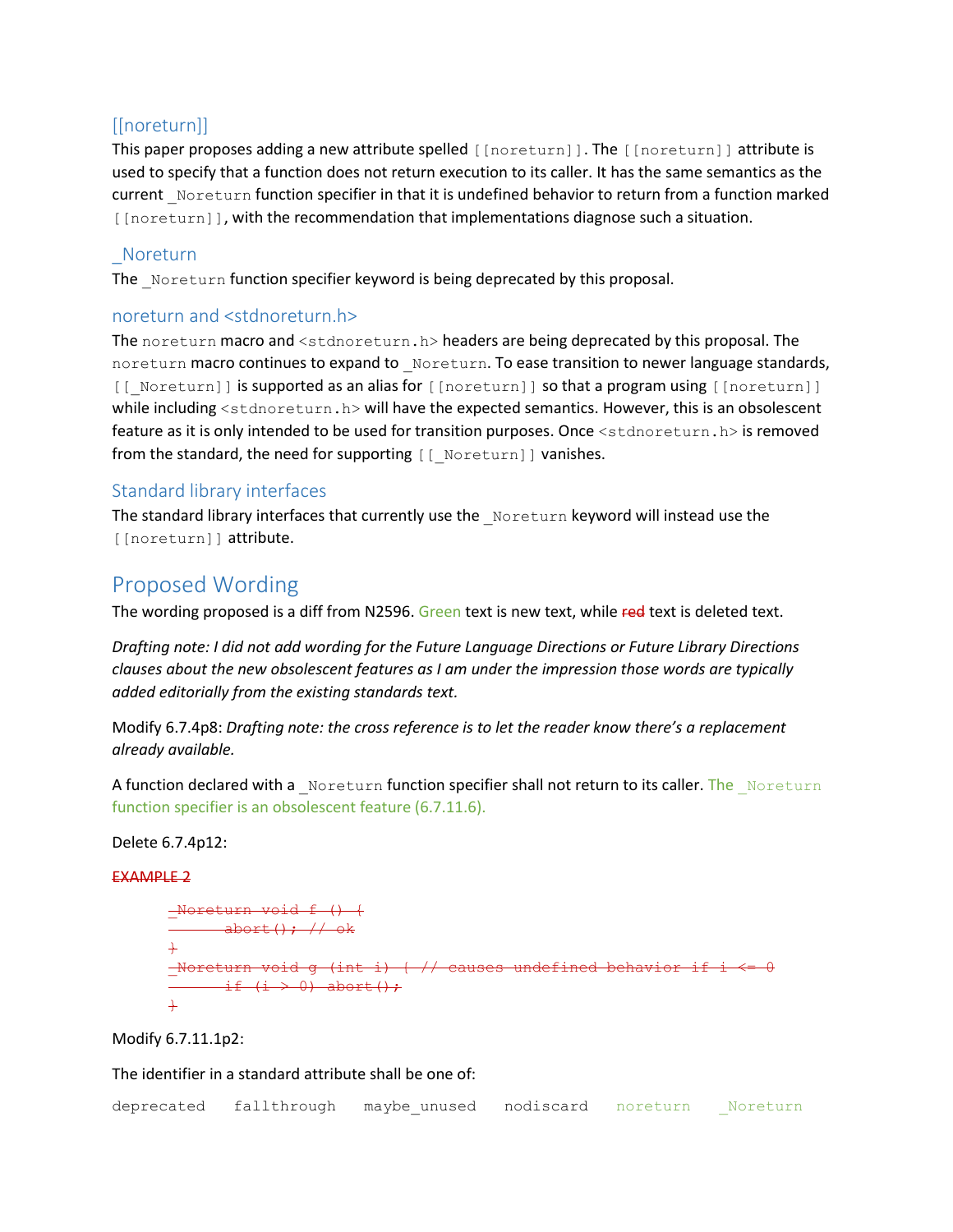#### Add a new subclause after 6.7.11.5:

*Drafting note: I would like the UB in paragraph 4 to be the C equivalent of C++'s "ill-formed, no diagnostic required" so that it's clear that this isn't just your garden variety UB. The example was extended from the previous example to clarify that "appears to be capable" also applies to non-void return types. Also, this drafting takes N2557 into account and does not add a restriction on appearing multiple times in an attribute list.*

*Drafting note: The value used for \_\_has\_c\_attribute is a placeholder that is to be replaced by the editors with the year and month the proposal is accepted into the working draft.*

#### **6.7.11.6 The noreturn and \_Noreturn attributes**

#### **Description**

1 When Noreturn is used as an attribute token (instead of a function specifier), the constraints and semantics are identical to that of the noreturn attribute token. Use of Noreturn as an attribute token is an obsolescent feature.  $x$ )

 $x^N$  [[ Noreturn]] and [[noreturn]] are equivalent attributes to support code that includes <stdnoreturn.h>, because that header defines noreturn as a macro that expands to Noreturn.

#### **Constraints**

2 The noreturn attribute shall be applied to the identifier in a function declaration. No attribute argument clause shall be present.

#### **Semantics**

3 The first declaration of a function shall specify the noreturn attribute if any declaration of that function specifies the noreturn attribute. If a function is declared with the noreturn attribute in one translation unit and the same function is declared without the noreturn attribute in another translation unit, the behavior is undefined.

4 If a function  $f$  is called where  $f$  was previously declared with the noreturn attribute and  $f$  eventually returns, the behavior is undefined.

5 The has cattribute conditional inclusion expression (6.10.1) shall return the value YYYYMML when given noreturn as the pp-tokens operand.

#### **Recommended Practice**

6 The implementation should produce a diagnostic message for a function declared with a noreturn attribute that appears to be capable of returning to its caller.

#### 7 EXAMPLE 1

```
[[noreturn]] void f(void) {
      abort(); // ok
}
[[noreturn]] void q(int i) \frac{1}{2} // causes undefined behavior if i \leq 0if (i > 0) abort(i);
```